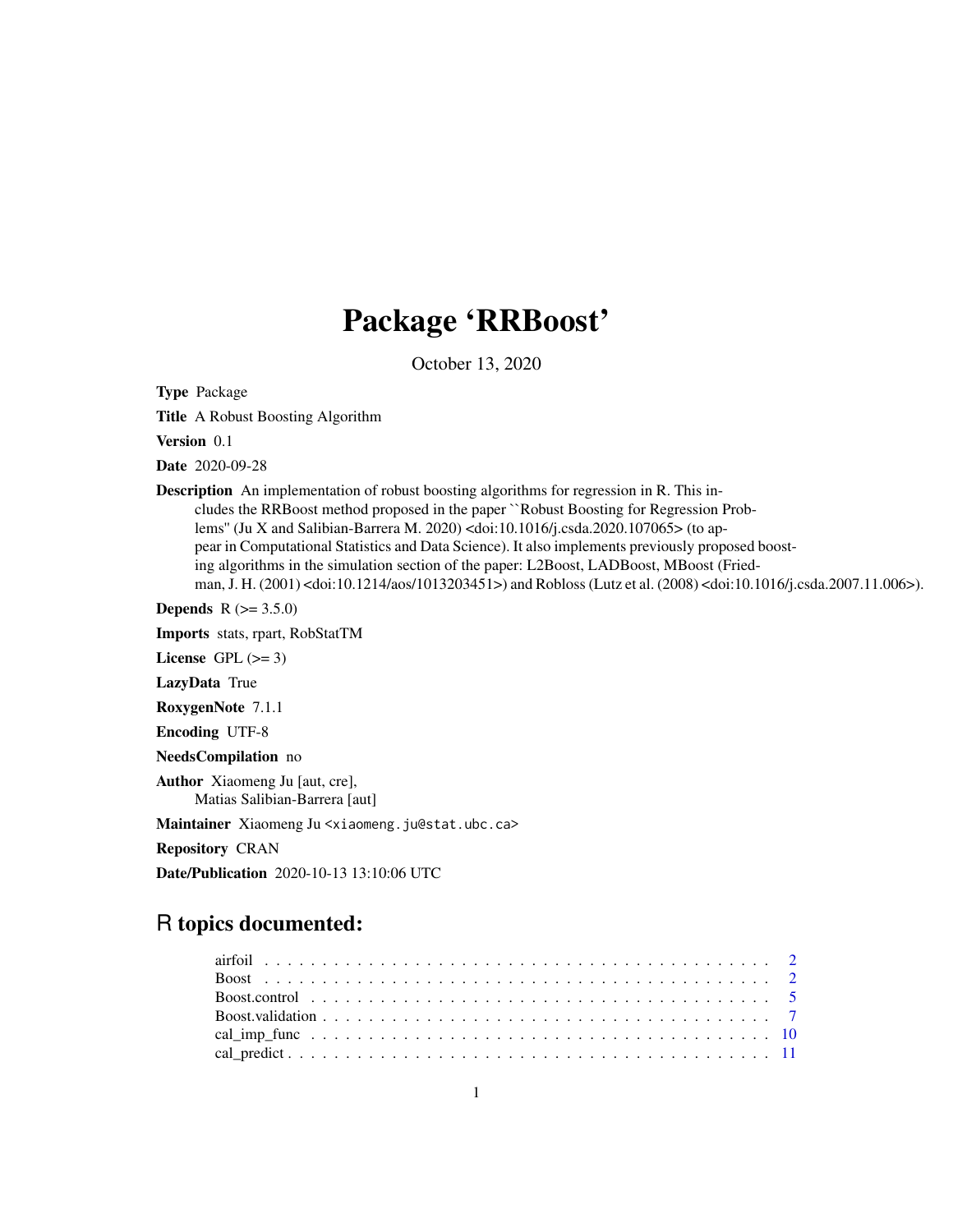#### <span id="page-1-0"></span>**Index** [13](#page-12-0)

airfoil *Airfoil data*

## Description

Here goes a description of the data.

#### Usage

data(airfoil)

#### Format

An object of class "data.frame".

## Details

Here goes a more detailed description of the data. There are 1503 observations and 6 variables: y, frequency, angle, chord\_length, velocity, and thickness.

## Source

The UCI Archive https://archive.ics.uci.edu/ml/datasets/Airfoil+Self-Noise,

#### References

Brooks, T. F., Pope, D. S., and Marcolini, M. A. (1989). Airfoil self-noise and prediction. NASA Reference Publication-1218, document id: 9890016302.

## Examples

data(airfoil)

<span id="page-1-1"></span>Boost *Robust Boosting for regression*

#### Description

This function implements the RRBoost robust boosting algorithm for regression, as well as other robust and non-robust boosting algorithms for regression.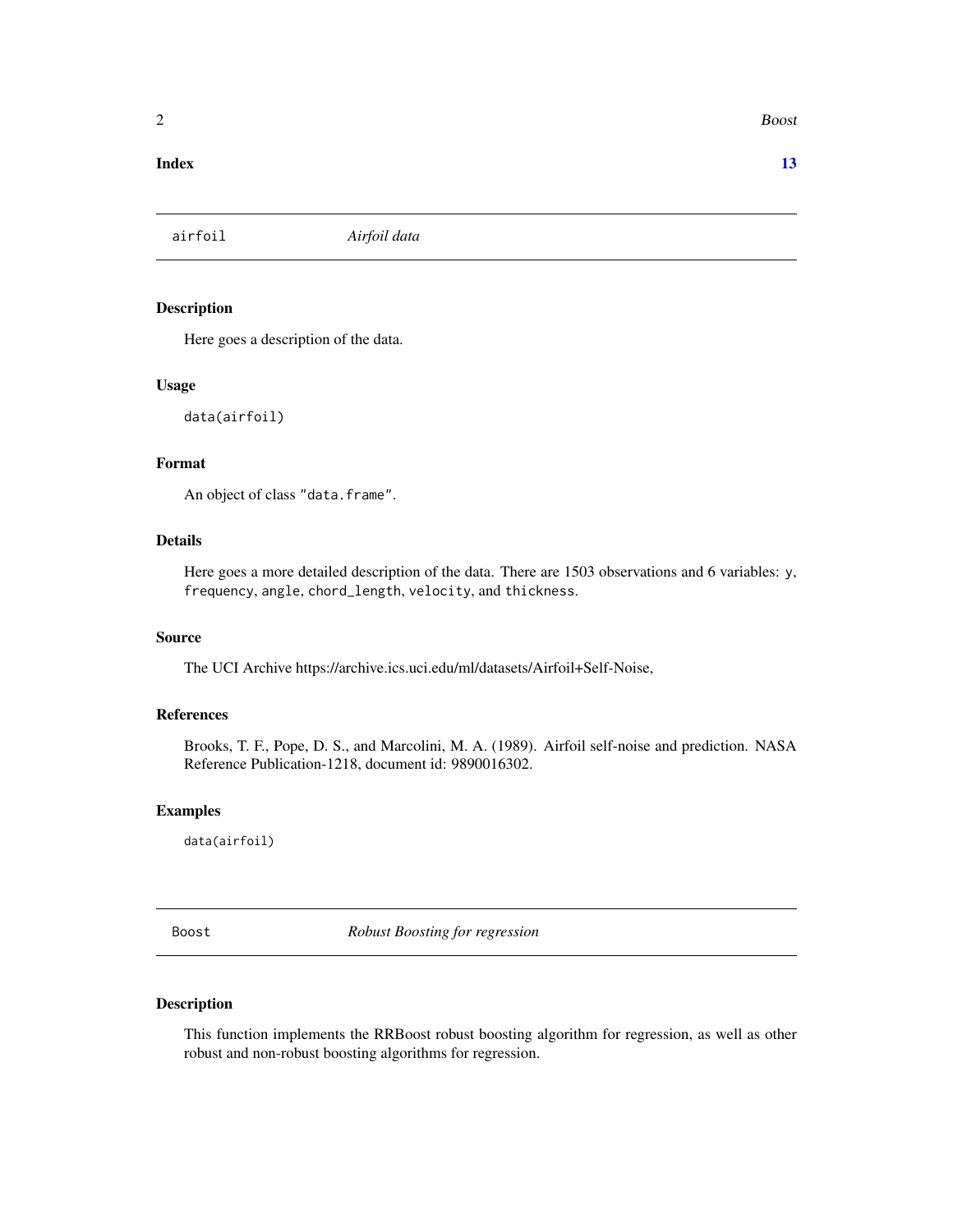<span id="page-2-0"></span> $\mathbf{Boost}$  3

## Usage

```
Boost(
 x_train,
 y_train,
 x_val,
 y_val,
 x_test,
 y_test,
  type = "RRBoost",
 error = c("rmse", "aad"),niter = 200,
 y_init = "LADTree",
 max\_depth = 1,
 tree_init_provided = NULL,
  control = Boost.control()
)
```
## Arguments

| x_train            | predictor matrix for training data (matrix/dataframe)                                                                                                                                                                                                                     |
|--------------------|---------------------------------------------------------------------------------------------------------------------------------------------------------------------------------------------------------------------------------------------------------------------------|
| y_train            | response vector for training data (vector/dataframe)                                                                                                                                                                                                                      |
| x_val              | predictor matrix for validation data (matrix/dataframe)                                                                                                                                                                                                                   |
| y_val              | response vector for validation data (vector/dataframe)                                                                                                                                                                                                                    |
| x_test             | predictor matrix for test data (matrix/dataframe, optional, required when make_prediction<br>in control is TRUE)                                                                                                                                                          |
| y_test             | response vector for test data (vector/dataframe, optional, required when make_prediction<br>in control is TRUE)                                                                                                                                                           |
| type               | type of the boosting method: "L2Boost", "LADBoost", "MBoost", "Robloss",<br>"SBoost", "RRBoost" (character string)                                                                                                                                                        |
| error              | a character string (or vector of character strings) indicating the type of error<br>metrics to be evaluated on the test set. Valid options are: "rmse" (root mean<br>squared error), "aad" (average absolute deviation), and "trmse" (trimmed root<br>mean squared error) |
| niter              | number of boosting iterations (for RRBoost: $T_1$ , max + $T_2$ , max) (numeric)                                                                                                                                                                                          |
| y_init             | a string indicating the initial estimator to be used. Valid options are: "median"<br>or "LADTree" (character string)                                                                                                                                                      |
| max_depth          | the maximum depth of the tree learners (numeric)                                                                                                                                                                                                                          |
| tree_init_provided |                                                                                                                                                                                                                                                                           |
|                    | an optional pre-fitted initial tree (an rpart object)                                                                                                                                                                                                                     |
| control            | a named list of control parameters, as returned by Boost.control                                                                                                                                                                                                          |
|                    |                                                                                                                                                                                                                                                                           |

## Details

This function implements a robust boosting algorithm for regression (RRBoost). It also includes the following robust and non-robust boosting algorithms for regression: L2Boost, LADBoost, MBoost,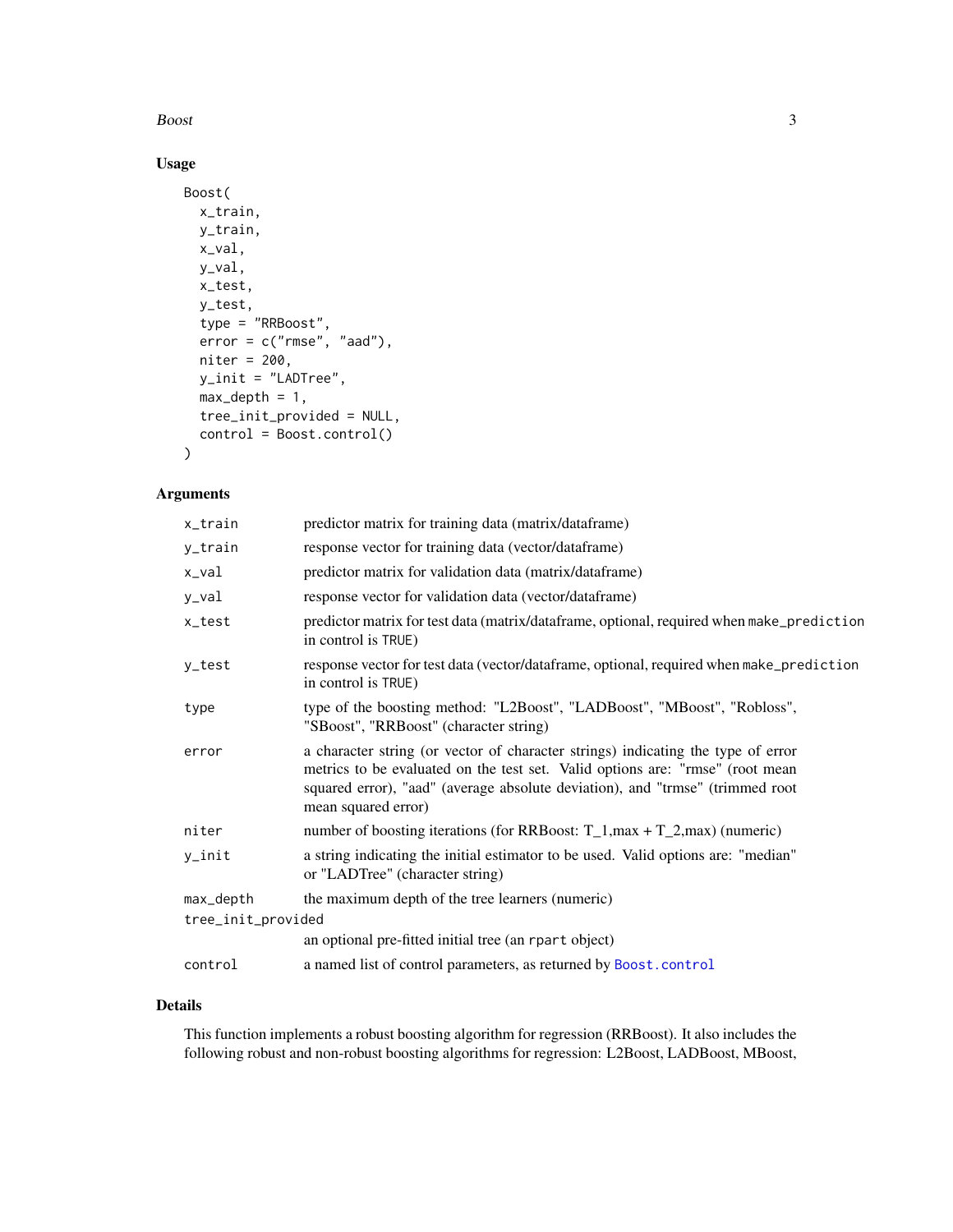Robloss, and SBoost. This function uses the functions available in the rpart package to construct binary regression trees.

## Value

A list with the following components:

| type           | which boosting algorithm was run. One of: "L2Boost", "LADBoost", "MBoost",<br>"Robloss", "SBoost", "RRBoost" (character string)                                                                                                                                                                                     |
|----------------|---------------------------------------------------------------------------------------------------------------------------------------------------------------------------------------------------------------------------------------------------------------------------------------------------------------------|
| control        | the list of control parameters used                                                                                                                                                                                                                                                                                 |
| niter          | number of iterations for the boosting algorithm (for RRBoost $T_1$ , max + $T_2$ , max)<br>(numeric)                                                                                                                                                                                                                |
| error          | if make_prediction = TRUE in argument control, a vector of prediction errors<br>evaluated on the test set at early stopping time. The length of the vector matches<br>that of the error argument in the input.                                                                                                      |
| tree_init      | if $y$ _init = "LADTree", the initial tree (an object of class rpart)                                                                                                                                                                                                                                               |
| tree_list      | if save_tree = TRUE in control, a list of trees fitted at each boosting iteration                                                                                                                                                                                                                                   |
| f_train_init   | a vector of the initialized estimator of the training data                                                                                                                                                                                                                                                          |
| alpha          | a vector of base learners' coefficients                                                                                                                                                                                                                                                                             |
| early_stop_idx | early stopping iteration                                                                                                                                                                                                                                                                                            |
| when_init      | if type = "RRBoost", the early stopping time of the first stage of RRBoost                                                                                                                                                                                                                                          |
| loss_train     | a vector of training loss values (one per iteration)                                                                                                                                                                                                                                                                |
| loss_val       | a vector of validation loss values (one per iteration)                                                                                                                                                                                                                                                              |
| $err\_val$     | a vector of validation aad errors (one per iteration)                                                                                                                                                                                                                                                               |
| err_train      | a vector of training aad errors (one per iteration)                                                                                                                                                                                                                                                                 |
| err_test       | a matrix of test errors before and at the early stopping iteration (returned if<br>make_prediction = TRUE in control); the matrix dimension is the early stopping<br>iteration by the number of error types (matches the error argument in the input);<br>each row corresponds to the test errors at each iteration |
| f_train        | a matrix of training function estimates at all iterations (returned if save $f =$<br>TRUE in control); each column corresponds to the fitted values of the predictor<br>at each iteration                                                                                                                           |
| $f$ _val       | a matrix of validation function estimates at all iterations (returned if save $f =$<br>TRUE in control); each column corresponds to the fitted values of the predictor<br>at each iteration                                                                                                                         |
| f_test         | a matrix of test function estimatesbefore and at the early stopping iteration (re-<br>turned if save_ $f = TRUE$ and make_prediction = TRUE in control); each column<br>corresponds to the fitted values of the predictor at each iteration                                                                         |
| var_select     | a vector of variable selection indicators (one per explanatory variable; 1 if the<br>variable was selected by at least one of the base learners, and 0 otherwise)                                                                                                                                                   |
| var_importance | a vector of permutation variable importance scores (one per explanatory vari-<br>able, and returned if cal_imp = TRUE in control)                                                                                                                                                                                   |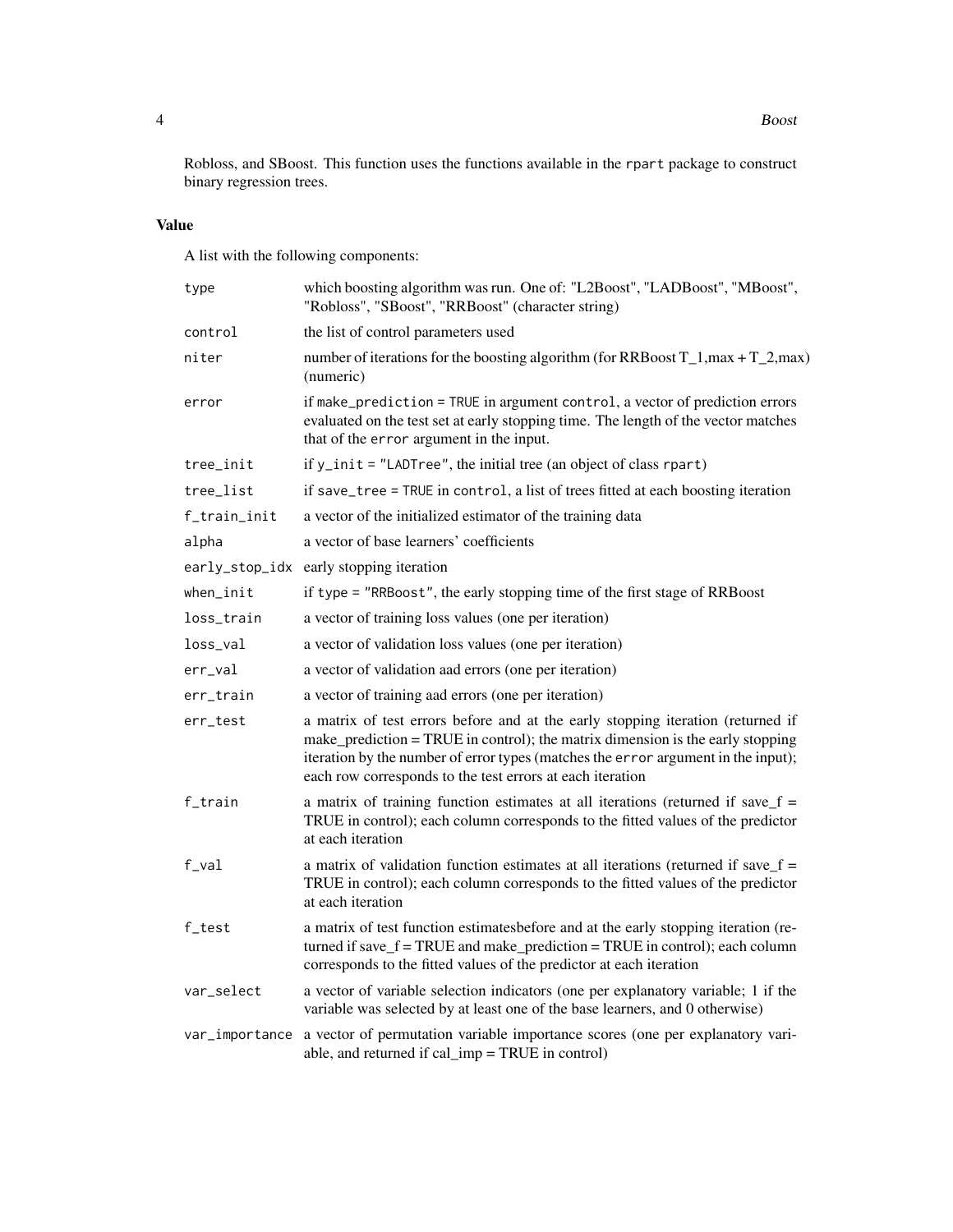#### <span id="page-4-0"></span>Boost.control 5

#### Author(s)

Xiaomeng Ju, <xmengju@stat.ubc.ca>

#### See Also

[Boost.validation](#page-6-1), [Boost.control](#page-4-1).

#### Examples

```
data(airfoil)
n <- nrow(airfoil)
n0 <- floor( 0.2 * n )
set.seed(123)
idx_test <- sample(n, n0)
idx\_train \leftarrow sample((1:n)[-idx\_test], flow( 0.6 * n ) )idx_val <- (1:n)[ -c(idx_test, idx_train) ]
xx \le -\arcsin 1, -6]
yy <- airfoil$y
xtrain <- xx[ idx_train, ]
ytrain <- yy[ idx_train ]
xval <- xx[ idx_val, ]
yval <- yy[ idx_val ]
xtest <- xx[ idx_test, ]
ytest <- yy[ idx_test ]
model_RRBoost_LADTree = Boost(x_train = xtrain, y_train = ytrain,
    x_val = xval, y_val = yval, x_test = xtest, y_test = ytest,
    type = "RRBoost", error = "rmse", y_init = "LADTree",
    max_{\text{depth}} = 1, niter = 10, ## to keep the running time low
    control = Boost.control(max_depth_init = 2,
    min_leaf_size_init = 20, make_prediction = TRUE,
    cal\_imp = FALSE))
```
<span id="page-4-1"></span>Boost.control *Tuning and control parameters for the robust boosting algorithm*

#### Description

Tuning and control parameters for the RRBoost robust boosting algorithm, including the initial fit.

#### Usage

```
Boost.control(
  n_init = 100,
  eff_{m} = 0.95,
 bb = 0.5,
  trim_prop = NULL,
  trim_c = 3,
  max\_depth\_init = 3,
```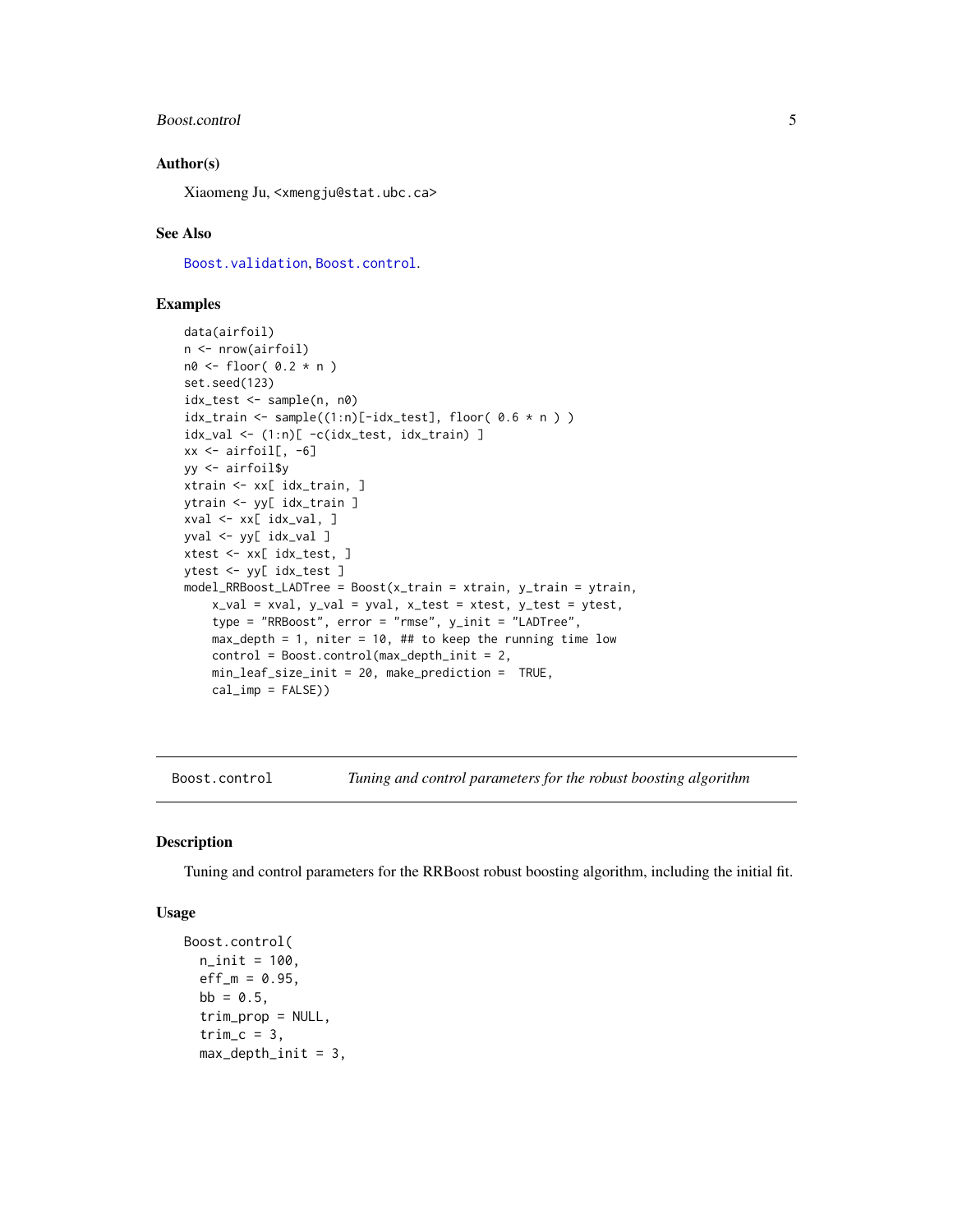```
min_leaf_size_init = 10,
 cal\_imp = TRUE,save_f = FALSE,make_prediction = TRUE,
 save_tree = FALSE,
 precision = 4,
 shrinkage = 1,
 trace = FALSE
)
```
## Arguments

| $n$ _init          | number of iterations for the SBoost step of RRBoost (\$T_1,max\$) (int)                                                                                                                                                                                                                                                                                                                                          |
|--------------------|------------------------------------------------------------------------------------------------------------------------------------------------------------------------------------------------------------------------------------------------------------------------------------------------------------------------------------------------------------------------------------------------------------------|
| $eff_m$            | scalar between 0 and 1 indicating the efficiency (measured in a linear model with<br>Gaussian errors) of Tukey's loss function used in the 2nd stage of RRBoost.                                                                                                                                                                                                                                                 |
| bb                 | breakdown point of the M-scale estimator used in the SBoost step (numeric)                                                                                                                                                                                                                                                                                                                                       |
| trim_prop          | trimming proportion if 'trmse' is used as the performance metric (numeric).<br>'trmse' calculates the root-mean-square error of residuals $(r)$ of which $ r  <$ quan-<br>tile( $ r $ , 1-trim_prop) (e.g. trim_prop = 0.1 ignores 10% of the data and calculates<br>RMSE of residuals whose absolute values are below 90% quantile of lrl). If both<br>trim_prop and trim_c are specified, trim_c will be used. |
| $trim_c$           | the trimming constant if 'trmse' is used as the performance metric (numeric,<br>defaults to 3). 'trmse' calculates the root-mean-square error of the residuals<br>(r) between median(r) + trim_c mad(r) and median(r) - trim_c mad(r). If both<br>trim_prop and trim_c are specified, trim_c will be used.                                                                                                       |
|                    | max_depth_init the maximum depth of the initial LADTtree (numeric, defaults to 3)                                                                                                                                                                                                                                                                                                                                |
| min_leaf_size_init |                                                                                                                                                                                                                                                                                                                                                                                                                  |
|                    | the minimum number of observations per node of the initial LADT tree (numeric,<br>defaults to 10)                                                                                                                                                                                                                                                                                                                |
| $cal_i$            | logical indicating whether to calculate variable importance (defaults to TRUE)                                                                                                                                                                                                                                                                                                                                   |
| save_f             | logical indicating whether to save the function estimates at all iterations (defaults<br>to FALSE)                                                                                                                                                                                                                                                                                                               |
| make_prediction    |                                                                                                                                                                                                                                                                                                                                                                                                                  |
|                    | logical indicating whether to make predictions using x_test (defaults to TRUE)                                                                                                                                                                                                                                                                                                                                   |
| save_tree          | logical indicating whether to save trees at all iterations (defaults to FALSE)                                                                                                                                                                                                                                                                                                                                   |
| precision          | number of significant digits to keep when using validation error to calculate<br>early stopping time (numeric, defaults to 4)                                                                                                                                                                                                                                                                                    |
| shrinkage          | shrinkage parameter in boosting (numeric, defaults to 1 which corresponds to<br>no shrinkage)                                                                                                                                                                                                                                                                                                                    |
| trace              | logical indicating whether to print the number of completed iterations and for<br>RRBoost the completed combinations of LADTree hyperparameters for moni-<br>toring progress (defaults to FALSE)                                                                                                                                                                                                                 |

## Details

Various tuning and control parameters for the RRBoost robust boosting algorithm implemented in the function [Boost](#page-1-1), including options for the initial fit.

<span id="page-5-0"></span>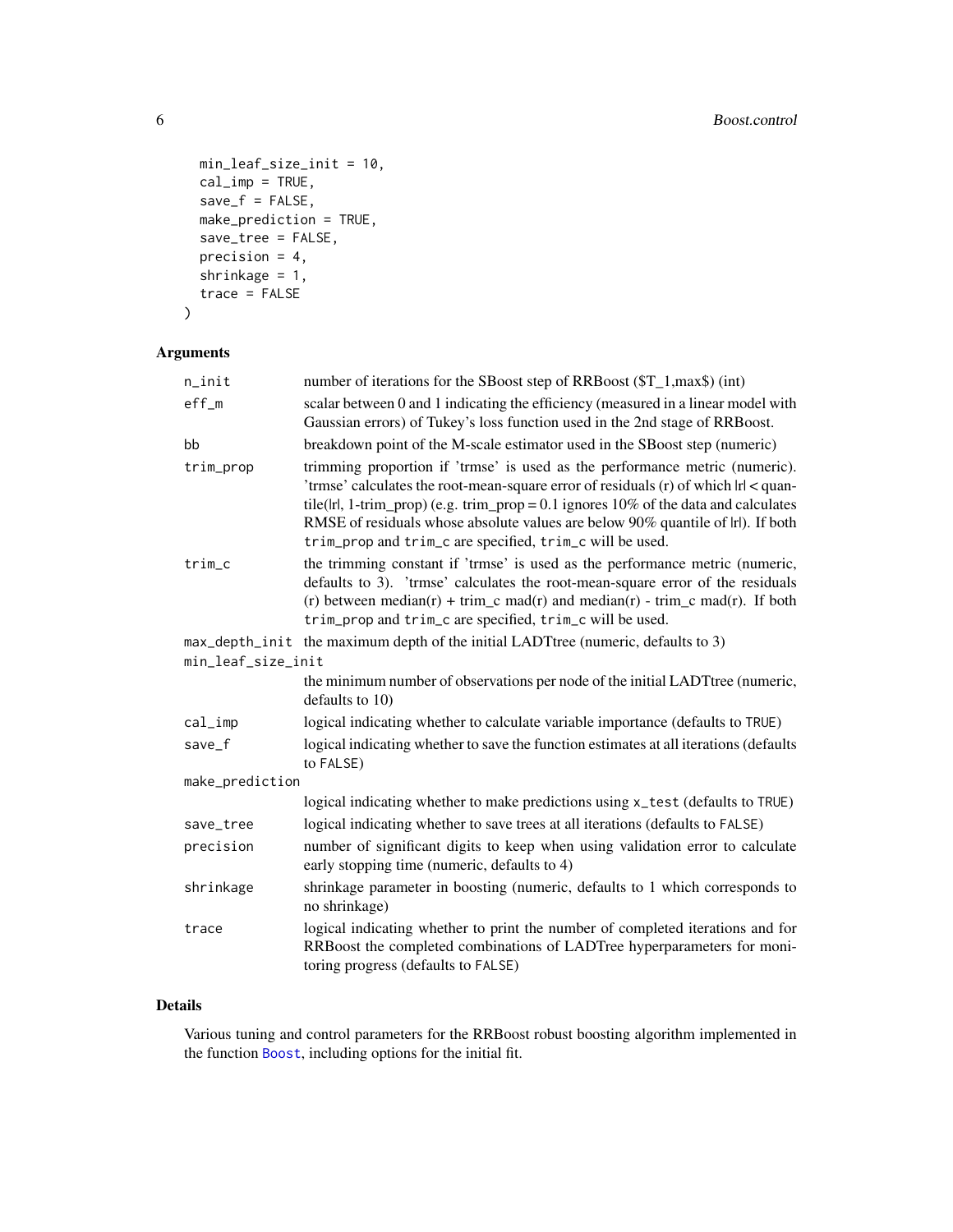#### <span id="page-6-0"></span>Boost.validation 7

#### Value

A list of all input parameters

#### Author(s)

Xiaomeng Ju, <xmengju@stat.ubc.ca>

#### Examples

```
data(airfoil)
n <- nrow(airfoil)
n0 \leq - floor( 0.2 \times n )
set.seed(123)
idx_test <- sample(n, n0)
idx\_train \leftarrow sample((1:n)[-idx\_test], flow( 0.6 * n ) )idx_val <- (1:n)[ -c(idx_test, idx_train) ]
xx \le -\arcsin 1, -6]
yy <- airfoil$y
xtrain <- xx[ idx_train, ]
ytrain <- yy[ idx_train ]
xval <- xx[ idx_val, ]
yval <- yy[ idx_val ]
xtest <- xx[ idx_test, ]
ytest <- yy[ idx_test ]
my.control <- Boost.control(max_depth_init = 2,
    min_leaf_size_init = 20, make_prediction = TRUE,
    cal\_imp = FALSE)
model_RRBoost_LADTree = Boost(x_train = xtrain, y_train = ytrain,
    x_val = xval, y_val = yval, x_test = xtest, y_test = ytest,
    type = "RRBoost", error = "rmse", y_init = "LADTree",
    max_{\text{depth}} = 1, niter = 10, ## to keep the running time low
    control = my.control)
```
<span id="page-6-1"></span>Boost.validation *Robust Boosting for regression with initialization parameters chosen on a validation set*

#### Description

A function to fit RRBoost (see also [Boost](#page-1-1)) where the initialization parameters are chosen based on the performance on the validation set.

#### Usage

```
Boost.validation(
  x_train,
 y_train,
  x_val,
```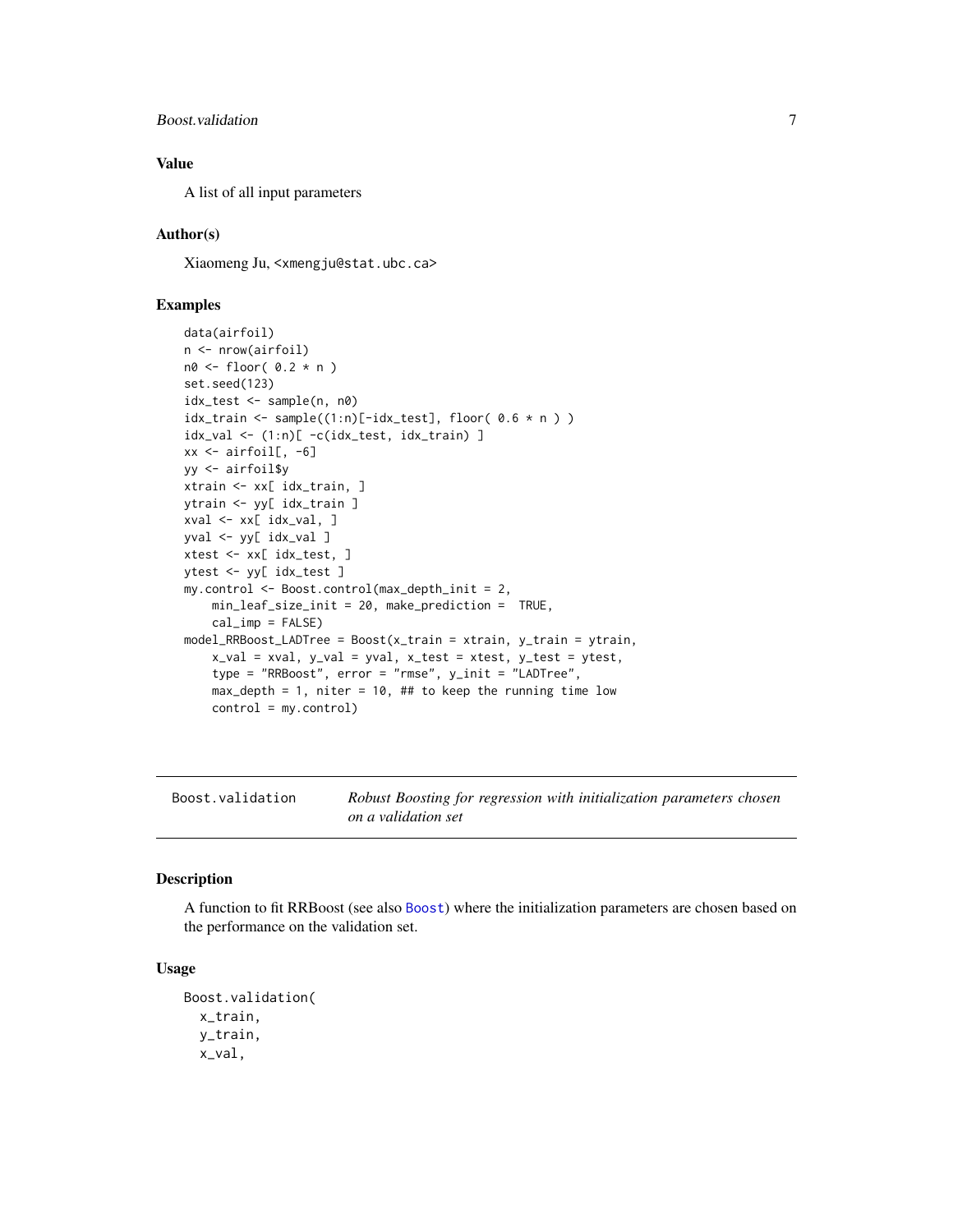```
y_val,
 x_test,
 y_test,
  type = "RRBoost",
  error = c("rmse", "aad"),
 niter = 1000,
 max\_depth = 1,
 y_init = "LADTree",
 max\_depth\_init\_set = c(1, 2, 3, 4),min_leaf_size_init_set = c(10, 20, 30),
  control = Boost.control()
\overline{\phantom{a}}
```
## Arguments

| x_train                | predictor matrix for training data (matrix/dataframe)                                                                                                                                                                                                                      |  |  |  |  |
|------------------------|----------------------------------------------------------------------------------------------------------------------------------------------------------------------------------------------------------------------------------------------------------------------------|--|--|--|--|
| y_train                | response vector for training data (vector/dataframe)                                                                                                                                                                                                                       |  |  |  |  |
| x_val                  | predictor matrix for validation data (matrix/dataframe)                                                                                                                                                                                                                    |  |  |  |  |
| y_val                  | response vector for validation data (vector/dataframe)                                                                                                                                                                                                                     |  |  |  |  |
| x_test                 | predictor matrix for test data (matrix/dataframe, optional, required when make_prediction<br>in control is TRUE)                                                                                                                                                           |  |  |  |  |
| y_test                 | response vector for test data (vector/dataframe, optional, required when make_prediction<br>in control is TRUE)                                                                                                                                                            |  |  |  |  |
| type                   | type of the boosting method: "L2Boost", "LADBoost", "MBoost", "Robloss",<br>"SBoost", "RRBoost" (character string)                                                                                                                                                         |  |  |  |  |
| error                  | a character string (or vector of character strings) indicating the types of error<br>metrics to be evaluated on the test set. Valid options are: "rmse" (root mean<br>squared error), "aad" (average absulute deviation), and "trmse" (trimmed root<br>mean squared error) |  |  |  |  |
| niter                  | number of iterations (for RRBoost $T_1$ , max + $T_2$ , max) (numeric)                                                                                                                                                                                                     |  |  |  |  |
| max_depth              | the maximum depth of the tree learners (numeric)                                                                                                                                                                                                                           |  |  |  |  |
| y_init                 | a string indicating the initial estimator to be used. Valid options are: "median"<br>or "LADTree" (character string)                                                                                                                                                       |  |  |  |  |
| max_depth_init_set     |                                                                                                                                                                                                                                                                            |  |  |  |  |
|                        | a vector of possible values of the maximum depth of the initial LADTree that<br>the algorithm choses from                                                                                                                                                                  |  |  |  |  |
| min_leaf_size_init_set |                                                                                                                                                                                                                                                                            |  |  |  |  |
|                        | a vector of possible values of the minimum observations per node of the initial<br>LADTree that the algorithm choses from                                                                                                                                                  |  |  |  |  |
| control                | a named list of control parameters, as returned by Boost.control                                                                                                                                                                                                           |  |  |  |  |
|                        |                                                                                                                                                                                                                                                                            |  |  |  |  |

## Details

This function runs the RRBoost algorithm (see [Boost](#page-1-1)) on different combinations of the parameters for the initial fit, and chooses the optimal set based on the performance on the validation set.

<span id="page-7-0"></span>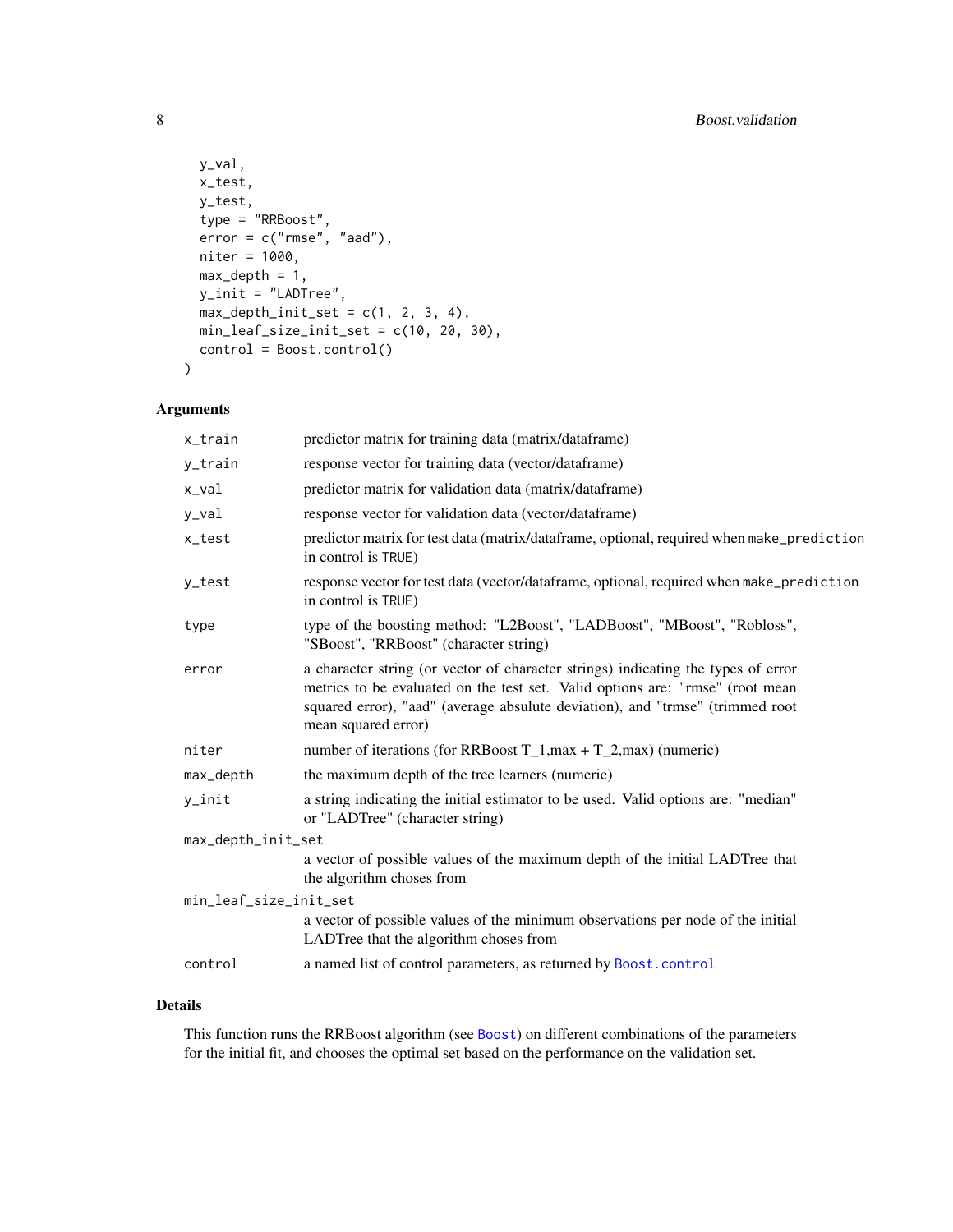### <span id="page-8-0"></span>Boost.validation 9

## Value

A list with components

| the components of model |                                                                                          |
|-------------------------|------------------------------------------------------------------------------------------|
|                         | an object returned by Boost that is trained with selected initialization parameters      |
| param                   | a vector of selected initialization parameters (return $(0,0)$ ) if selected initializa- |
|                         | tion is the median of the training responses)                                            |

#### Author(s)

Xiaomeng Ju, <xmengju@stat.ubc.ca>

## See Also

[Boost](#page-1-1), [Boost.control](#page-4-1).

## Examples

```
data(airfoil)
n <- nrow(airfoil)
n0 <- floor( 0.2 * n )
set.seed(123)
idx_test <- sample(n, n0)
idx\_train \leftarrow sample((1:n)[-idx\_test], flow( 0.6 * n ) )idx_val <- (1:n)[ -c(idx_test, idx_train) ]
xx <- airfoil[, -6]
yy <- airfoil$y
xtrain <- xx[ idx_train, ]
ytrain <- yy[ idx_train ]
xval <- xx[ idx_val, ]
yval <- yy[ idx_val ]
xtest <- xx[ idx_test, ]
ytest <- yy[ idx_test ]
model_RRBoost_cv_LADTree = Boost.validation(x_train = xtrain,
      y_train = ytrain, x_val = xval, y_val = yval,
      x_test = xtest, y_test = ytest, type = "RRBoost", error = "rmse",
      y_init = "LADTree", max_depth = 1, niter = 1000,
      max_depth_init_set = 1:5,
      min_leaf_size_init_set = c(10,20,30),
      control = Boost.control(make_prediction = TRUE,
      cal\_imp = TRUE))
```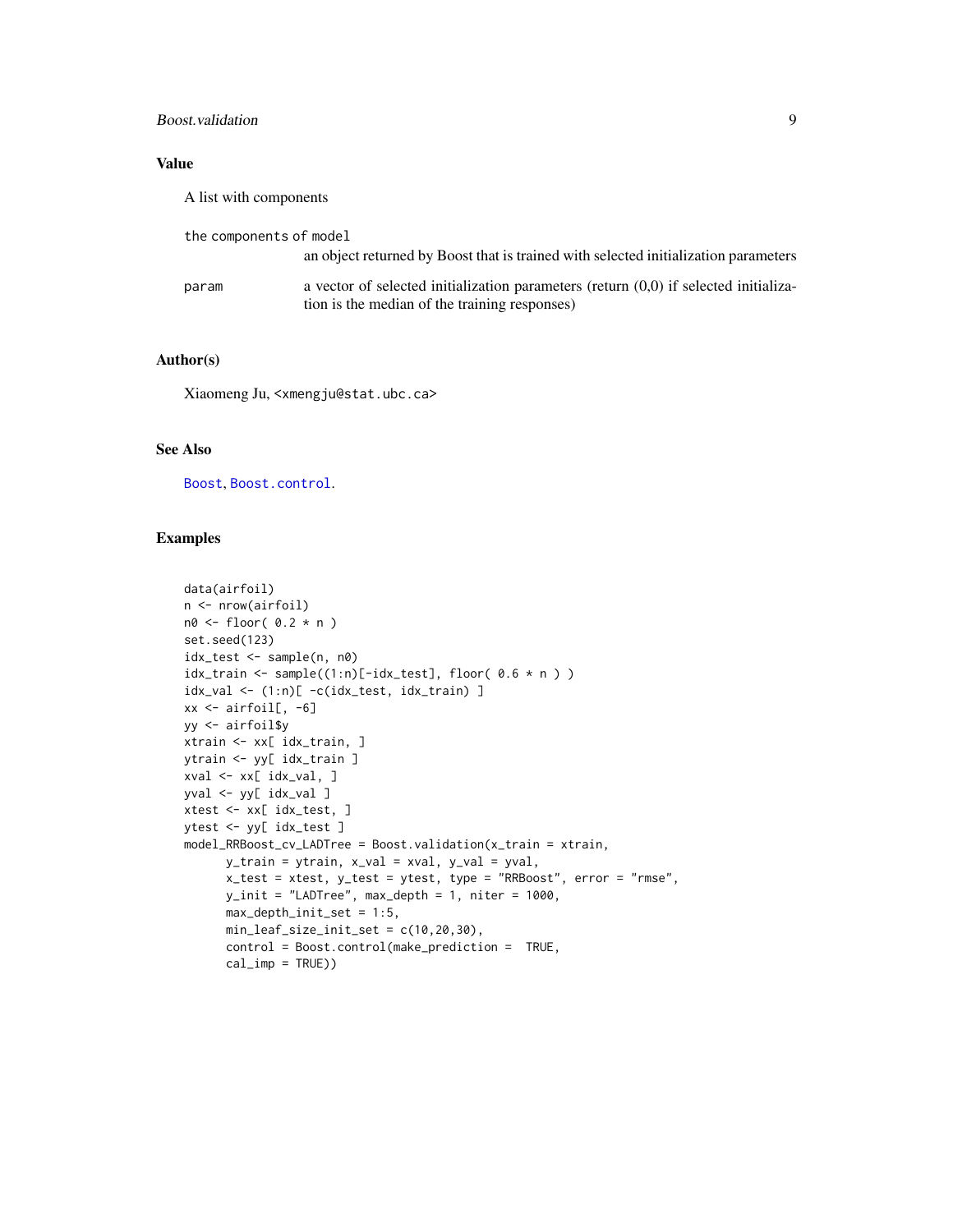<span id="page-9-0"></span>

#### Description

This function calculates variable importance scores for a previously computed RRBoost fit.

#### Usage

cal\_imp\_func(model, x\_val, y\_val, trace = FALSE)

## Arguments

| model | an object returned by <b>Boost</b>                                                                                |
|-------|-------------------------------------------------------------------------------------------------------------------|
| x_val | predictor matrix for validation data (matrix/dataframe)                                                           |
| v_val | response vector for validation data (vector/dataframe)                                                            |
| trace | logical indicating whether to print the variable under calculation for monitoring<br>progress (defaults to FALSE) |

## Details

This function computes permutation variable importance scores given an object returned by [Boost](#page-1-1) and a validation data set.

#### Value

a vector of permutation variable importance scores (one per explanatory variable)

## Author(s)

Xiaomeng Ju, <xmengju@stat.ubc.ca>

## Examples

```
data(airfoil)
n <- nrow(airfoil)
n0 < - floor( 0.2 * n )
set.seed(123)
idx_test <- sample(n, n0)
idx\_train \leftarrow sample((1:n)[-idx\_test], flow( 0.6 * n ) )idx\_val \leftarrow (1:n)[ -c(idx\_test, idx\_train) ]xx \le airfoil[, -6]
yy <- airfoil$y
xtrain <- xx[ idx_train, ]
ytrain <- yy[ idx_train ]
xval <- xx[ idx_val, ]
yval <- yy[ idx_val ]
```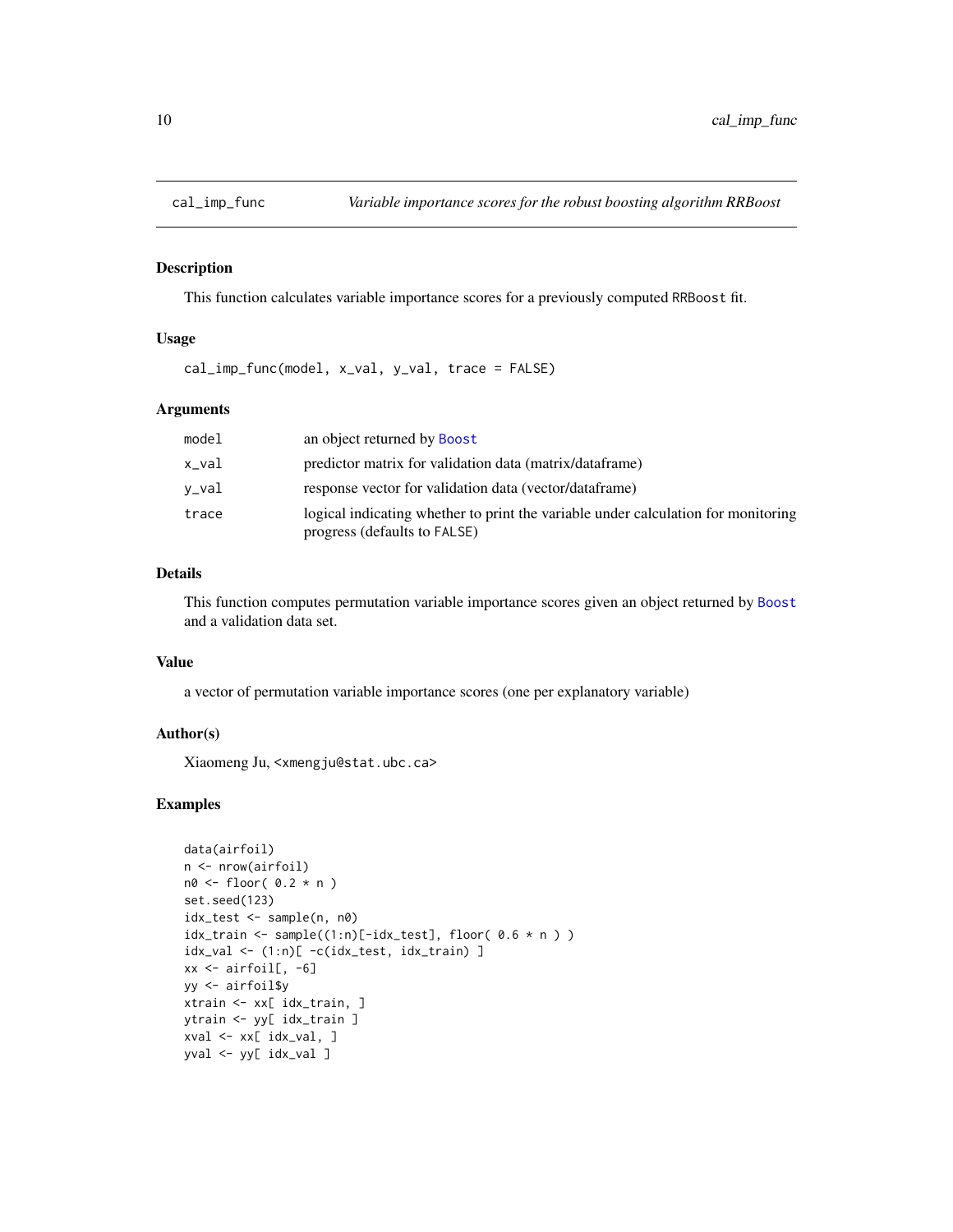## <span id="page-10-0"></span>cal\_predict 11

```
xtest <- xx[ idx_test, ]
ytest <- yy[ idx_test ]
model = Boost(x_train = xtrain, y_train = ytrain,
    x_val = xval, y_val = yval,
    type = "RRBoost", error = "rmse",
    y_init = "LADTree", max_depth = 1, niter = 1000,
     control = Boost.control(max_depth_init = 2,
          min_leaf_size_init = 20, save_tree = TRUE,
          make_prediction = FALSE, cal_imp = FALSE))
var_importance <- cal_imp_func(model, x_val = xval, y_val= yval)
```
cal\_predict *cal\_predict*

## Description

A function to make predictions and calculate test error given an object returned by Boost and test data

#### Usage

cal\_predict(model, x\_test, y\_test)

#### Arguments

| model  | an object returned by Boost                       |
|--------|---------------------------------------------------|
| x test | predictor matrix for test data (matrix/dataframe) |
| v_test | response vector for test data (vector/dataframe)  |

## Details

A function to make predictions and calculate test error given an object returned by Boost and test data

## Value

A list with with the following components:

| f_t_test | predicted values with model at the early stopping iteration using x_test as the<br>predictors                                                                                                                                                                                                                       |
|----------|---------------------------------------------------------------------------------------------------------------------------------------------------------------------------------------------------------------------------------------------------------------------------------------------------------------------|
| err_test | a matrix of test errors before and at the early stopping iteration (returned if<br>make_prediction = TRUE in control); the matrix dimension is the early stopping<br>iteration by the number of error types (matches the error argument in the input);<br>each row corresponds to the test errors at each iteration |
| f test   | a matrix of test function estimates at all iterations (returned if save $f = TRUE$ in<br>control)                                                                                                                                                                                                                   |
| value    | a vector of test errors evaluated at the early stopping iteration                                                                                                                                                                                                                                                   |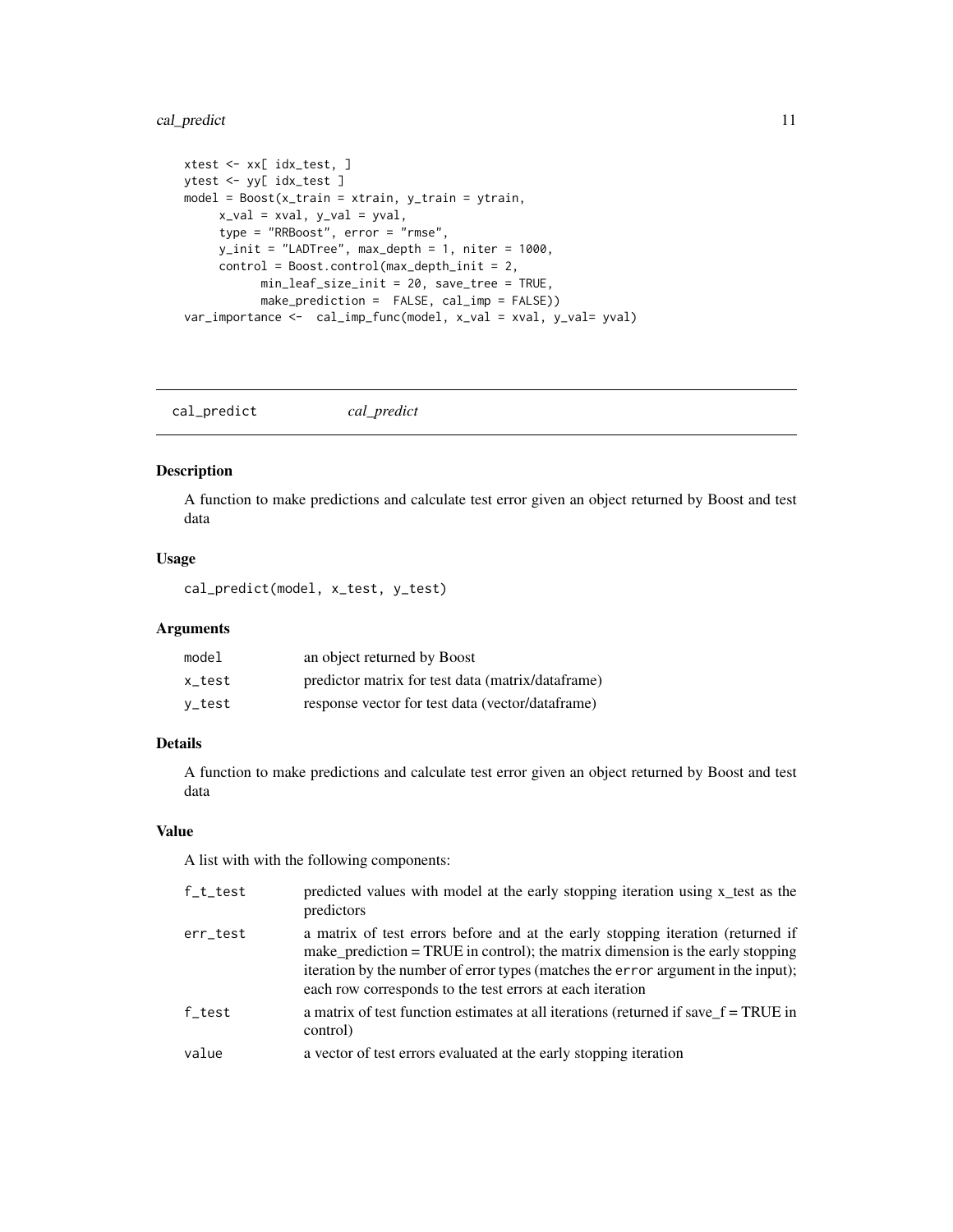## Author(s)

Xiaomeng Ju, <xmengju@stat.ubc.ca>

#### Examples

```
data(airfoil)
n <- nrow(airfoil)
n0 \leftarrow floor( 0.2 \times n )
set.seed(123)
idx_test <- sample(n, n0)
idx\_train \leq sample((1:n)[-idx\_test], floor( 0.6 * n ) )idx_val <- (1:n)[ -c(idx_test, idx_train) ]
xx \le airfoil[, -6]
yy <- airfoil$y
xtrain <- xx[ idx_train, ]
ytrain <- yy[ idx_train ]
xval <- xx[ idx_val, ]
yval <- yy[ idx_val ]
xtest <- xx[ idx_test, ]
ytest <- yy[ idx_test ]
model = Boost(x_train = xtrain, y_train = ytrain,
     x_val = xval, y_val = yval,
     type = "RRBoost", error = "rmse",
     y\_init = "LADTree", max\_depth = 1, niter = 1000,control = Boost.control(max_depth_init = 2,
           min_leaf_size_init = 20, save_tree = TRUE,
           make_prediction = FALSE, cal_imp = FALSE))
prediction <- cal_predict(model, x_test = xtest, y_test = ytest)
```